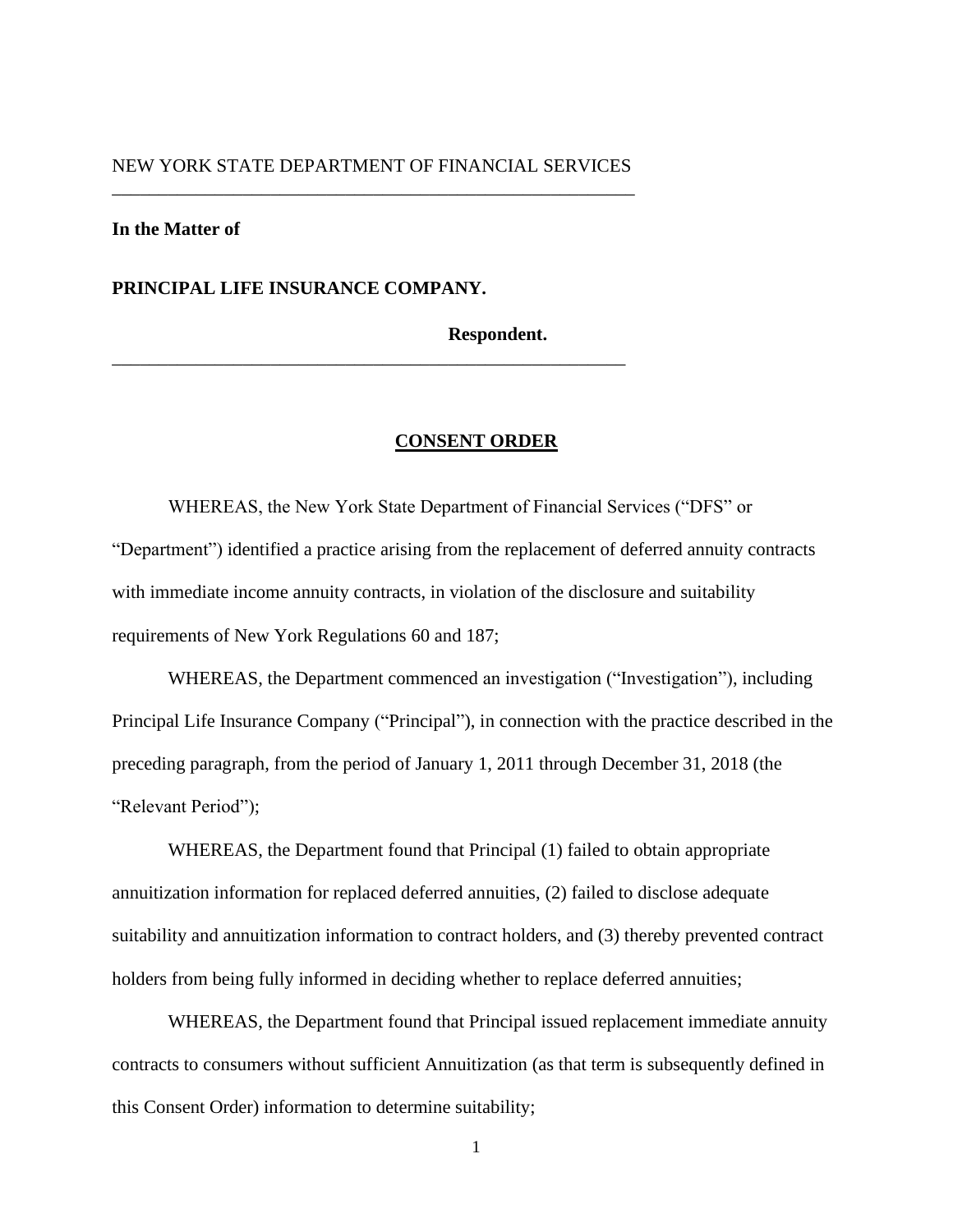WHEREAS, the Department found that Principal (1) failed to adequately train agents and brokers to conduct proper suitability reviews, (2) failed to adequately train agents and brokers to provide disclosures to contract holders when replacing their deferred annuities with Principal's immediate annuities, and (3) failed to maintain adequate supervisory controls over its agents and brokers to ensure compliance with applicable regulations;

WHEREAS, the Department found Principal's conduct and failures to disclose to consumers that they could annuitize their existing deferred annuities with higher guaranteed income harmed certain consumers, causing them to exchange more financially favorable deferred annuities with immediate annuities; and

WHEREAS, Principal has cooperated with the Department's Investigation, has adopted the revised LICONY Disclosure Statement approved by the Department and has agreed to work with the Department's Life Bureau to revise its procedures, after the Department identified these improper practices.

NOW, THEREFORE, the Department and Principal are willing to resolve the matters cited herein in lieu of proceeding by notice and a hearing.

### **FINDINGS**

The findings of the Department's Investigation are as follows:

# **Respondent**

1. Principal is a wholly owned subsidiary of Principal Financial Services Inc., an intermediate Iowa holding company which, in turn, is a wholly owned subsidiary of Principal Financial Group, Inc., a global investment management company, incorporated in the State of Delaware.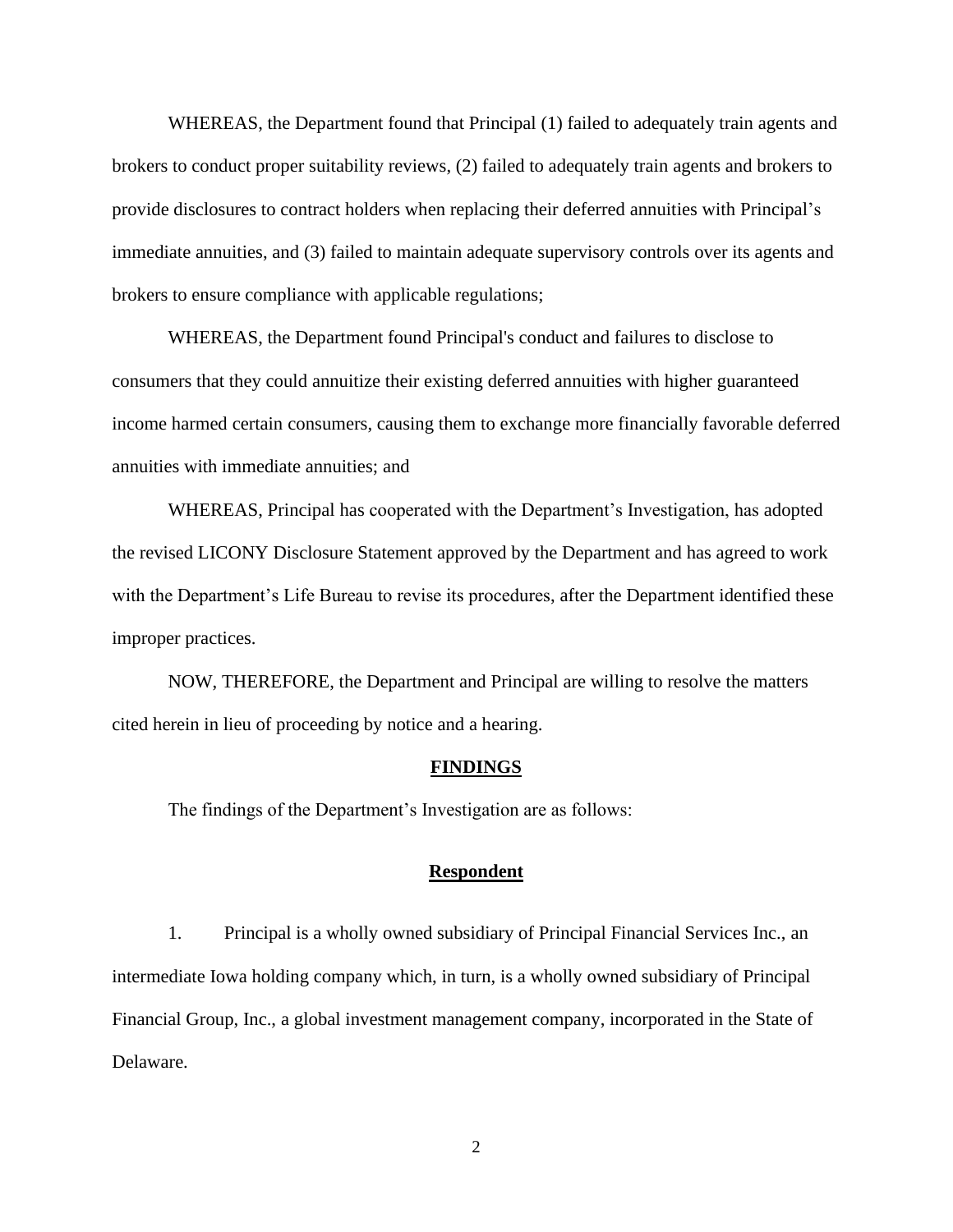2. Principal is authorized to write life insurance, annuities, and accident and health insurance, and is licensed to transact business in the District of Columbia and fifty states, including New York State.

3. Principal's principal products subject to the Department's investigation during the Relevant Period were fixed and variable annuities, including single premium deferred and immediate annuities, and flexible premium variable annuity contracts.

4. Career agents, independent broker-dealer firms, independent agents, and financial institutions market Principal's products.

5. Principal is headquartered in Des Moines, Iowa.

### **Terms**

6. For purposes of this Consent Order, the following terms shall have the meanings set forth herein:

- a. "Annuitization" refers to the conversion of the actual accumulation amount of a deferred annuity into a series of annuity payments to the contract holder. Upon Annuitization, the annuity payments are calculated as the greater of the guaranteed annuity purchase rates in the contract applied to the actual accumulation amount or the company's current single premium immediate annuity rates applied pursuant to Insurance Law §  $4223(a)(1)(E)$ .
- b. "Deferred annuity" refers to an annuity contract in which periodic income payments are not scheduled to commence during the first 13 months after the contract is issued.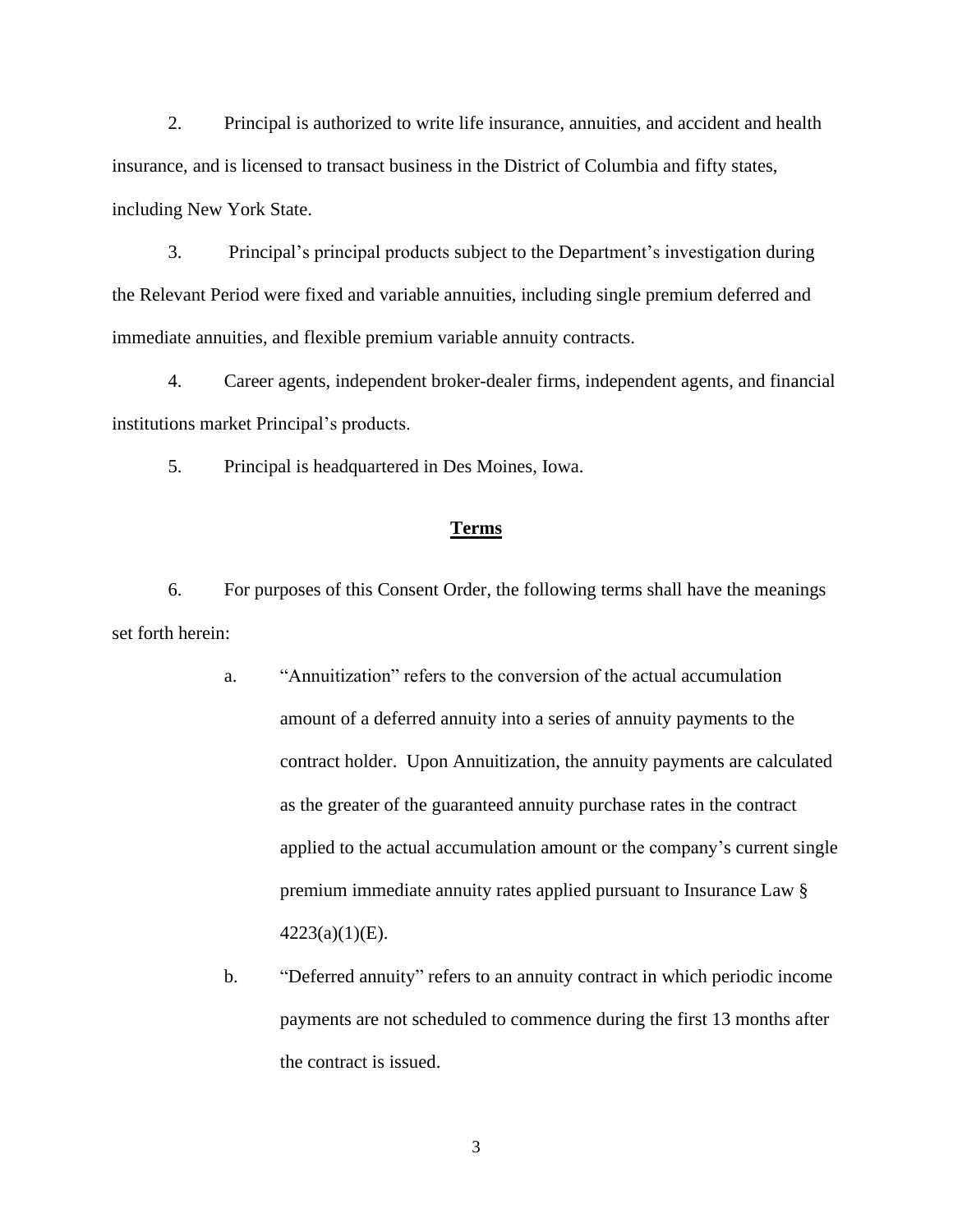- c. "Disclosure Statement" means the form prescribed in Appendix 10B to Insurance Regulation 60, which, in connection with the issuance of a replacement annuity, requires accurate completion of certain disclosures and information, including but not limited to a side-by-side comparison of the deferred annuity and proposed replacement immediate annuity.
- d. "Immediate annuity" refers to an annuity contract in which the first periodic income payment begins in 13 or fewer months after the contract is issued. The immediate annuity is usually purchased with a single premium.
- e. "Replacement Contracts" refers to new single premium immediate annuities delivered or issued for delivery in the State of New York by Principal during the Relevant Period, and which were known by Principal to include, as part of the resulting transactions, existing annuity contracts that have been or were likely to be lapsed, surrendered, partially surrendered, or otherwise terminated, as provided in Regulation 60, 11 NYCRR § 51.2(a).

## **Findings**

7. An annuity is a contract between a purchaser and an insurance company in which the purchaser agrees to make a lump sum payment or series of payments in return for regular payments, also known as annuity payments, that begin either immediately (within the first 13 months following purchase of the annuity) or, for a deferred annuity, at some future date. Annuity payments are designed to provide a steady stream of income for a specified period of time or for the remainder of one or more lives.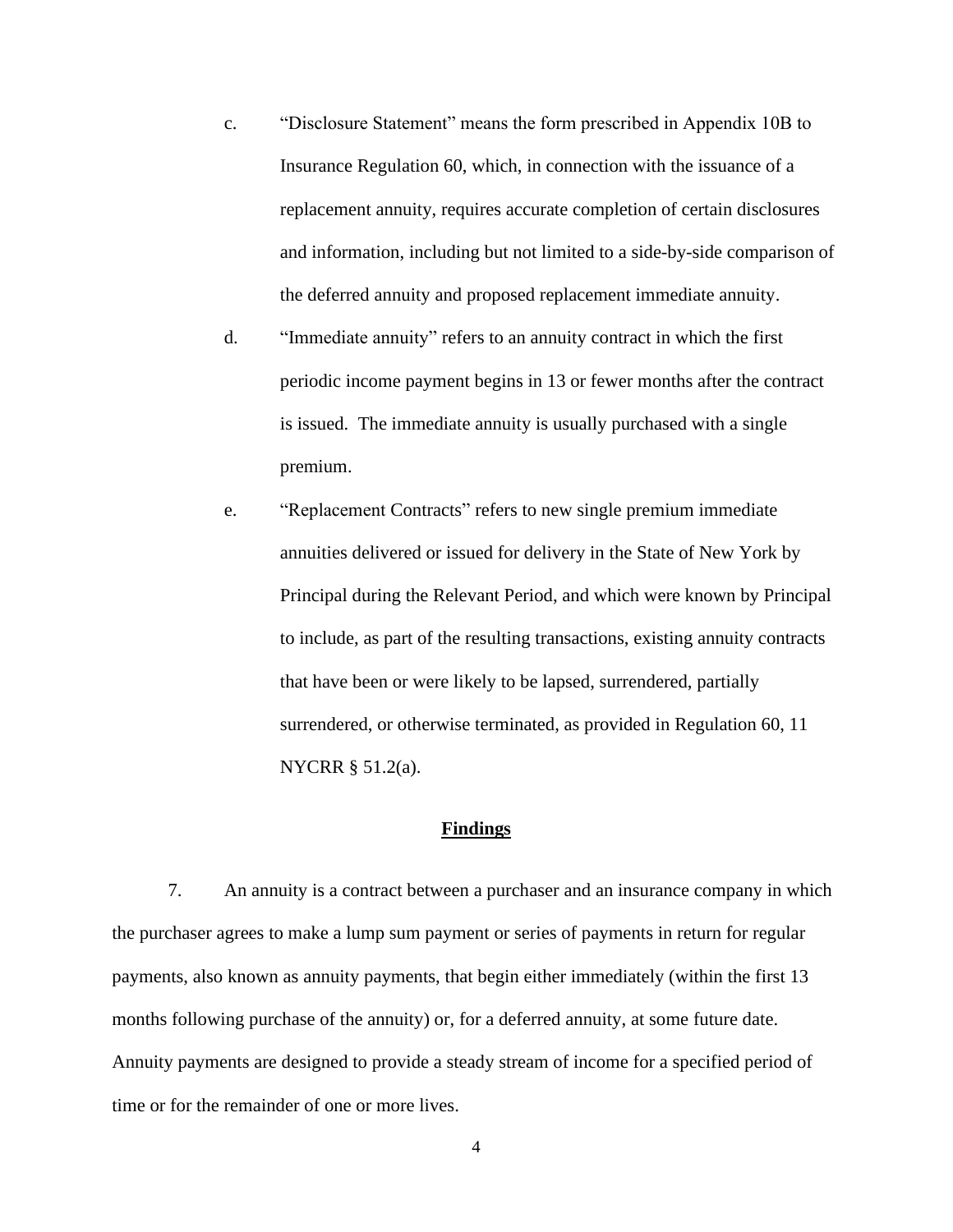8. Replacement of existing deferred annuities with immediate annuities without disclosing annuitization income comparison information may cost consumers substantial lifetime income.

9. Principal's producers marketed to consumers Principal immediate annuities and replaced consumers' deferred annuities with immediate annuities during the Relevant Period.

10. In these efforts to sell the Replacement Contracts and replace the deferred annuities with immediate annuities, Principal's producers failed to provide to consumers required disclosures with annuitization income information, which would have revealed the detrimental nature of certain of these transactions.

11. Principal did not require or ensure that contract holders received for their review a comparison between the income benefit that contract holders would derive from their existing deferred annuity contracts and the income benefit available from Principal's proposed Replacement Contracts.

12. As a result, Principal did not satisfy its obligations regarding the suitability of the Replacement Contracts, as required by Regulation 187, 11 NYCRR § 224:

- a. Principal failed to make reasonable efforts to obtain contract holders' complete suitability information, which would have included information about existing assets, such as the amount of guaranteed income available if the existing deferred annuity contracts were annuitized, prior to the recommendation of a Replacement Contract;
- b. Principal failed to properly consider whether proposed Replacement Contracts were suitable for consumers in some instances, including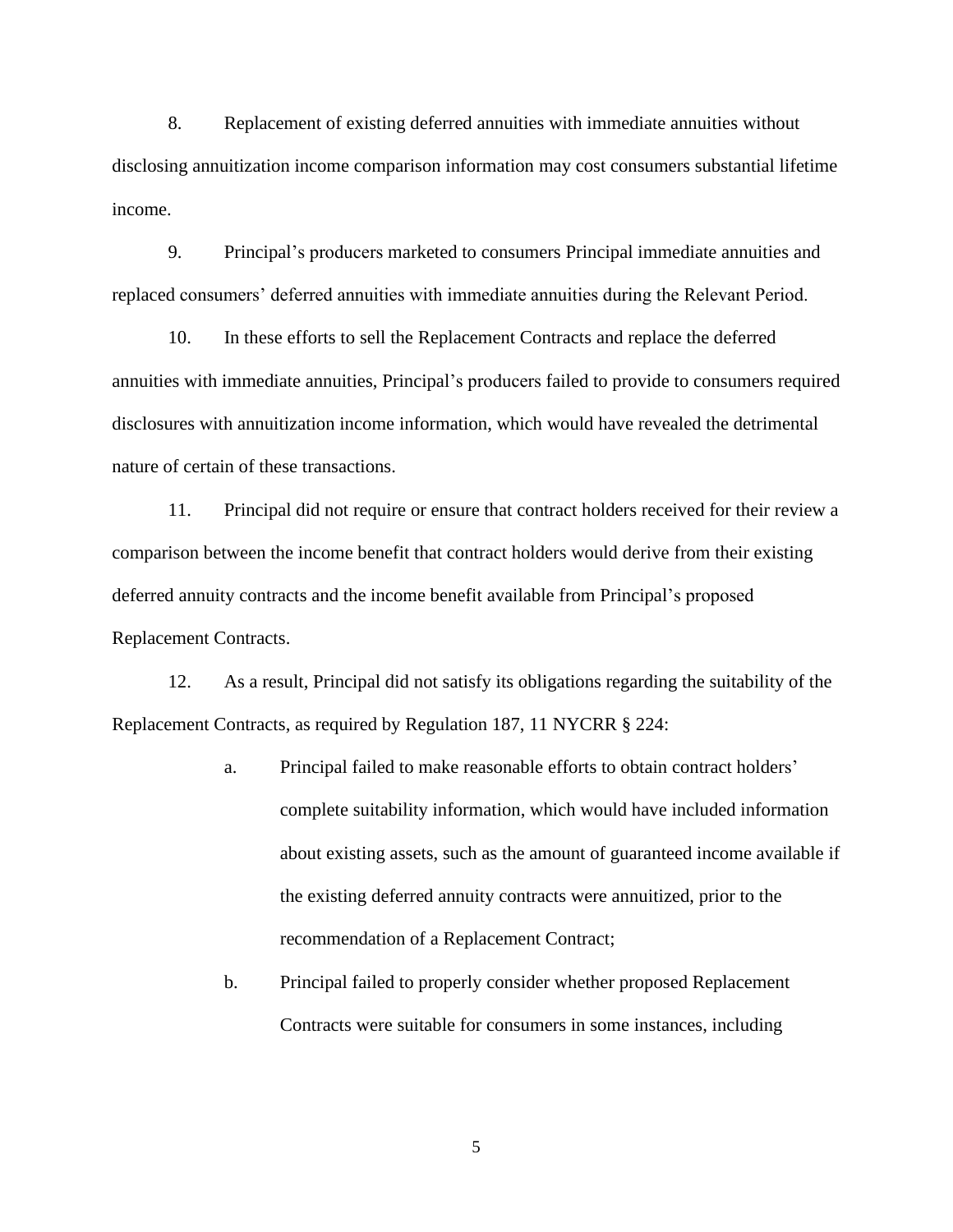whether the consumers would lose existing benefits available through annuitization options in the existing deferred annuities;

- c. Principal issued Replacement Contracts to consumers without reasonable bases to believe the annuities at issue were suitable in some instances, and without providing consumers with the required Annuitization information for replaced deferred annuities;
- d. Principal did not establish a supervisory system reasonably designed to achieve compliance with Regulation 187; and
- e. Principal failed to ensure that every producer recommending Principal's immediate annuities to consumers was adequately trained to make those recommendations.

13. The Department's investigation found that the Disclosure Statements provided by Principal to contract holders were inadequate because they failed to include information regarding the Annuitization of the existing deferred annuities, including periodic payment amounts available.

14. The Department's investigation also found that Principal's producers did not adequately discuss with consumers the disadvantages of replacing their existing deferred annuities, including losing the opportunity to annuitize their deferred annuities, potentially on more advantageous terms than the proposed Replacement Contracts.

15. Due to these failures, certain consumers were uninformed regarding material disadvantages relating to the Replacement Contracts and were therefore prevented from making fully informed decisions with respect to the Replacement Contracts, resulting in less income for substantially similar or identical payout options.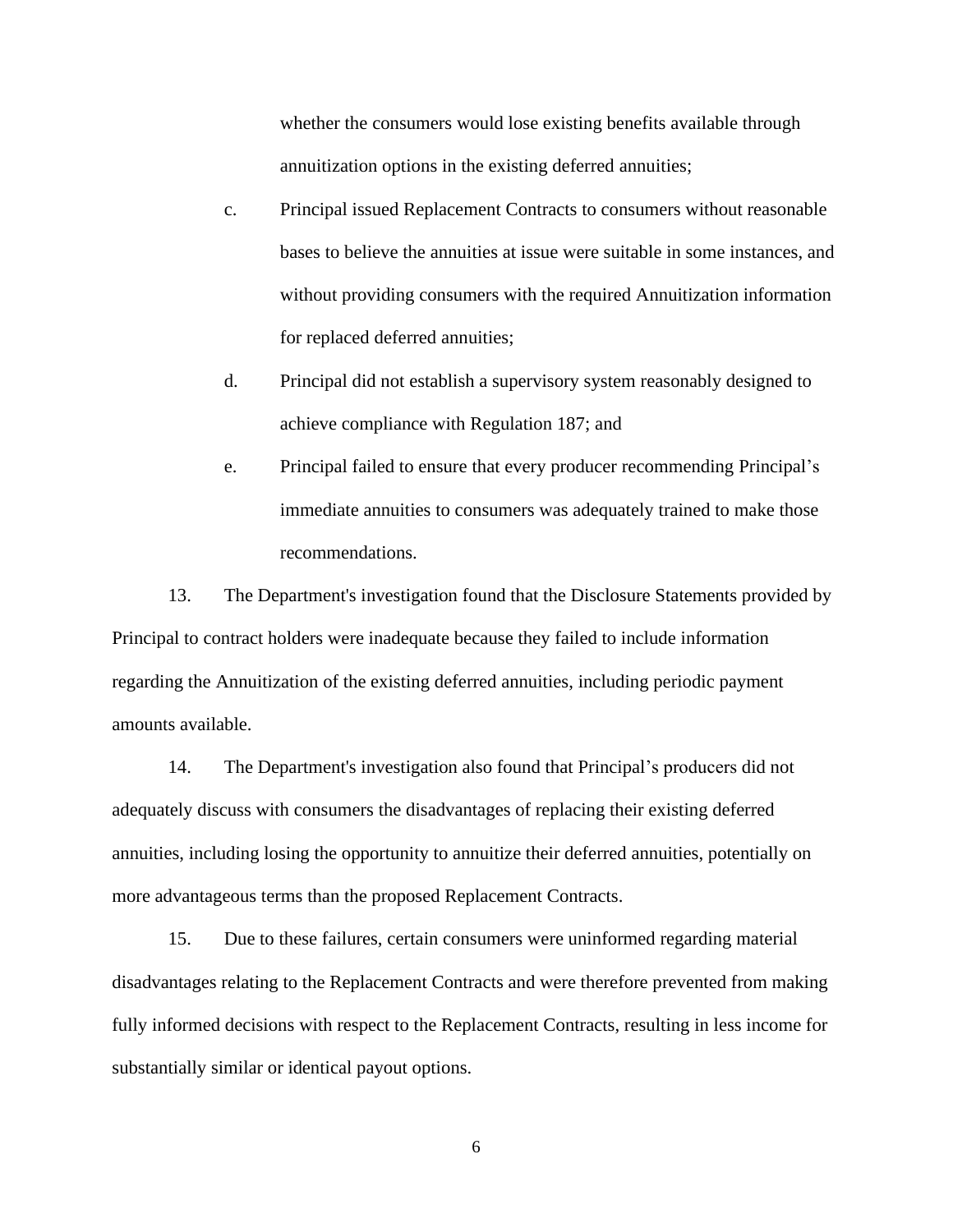16. Certain of the replaced deferred contracts also had more favorable guaranteed purchase rates, resulting in some contract holders receiving less retirement income from the Replacement Contracts.

17. When the Department brought its concerns regarding suitability and disclosure in replacement transactions to the attention of Principal, Principal adopted the revised version of the LICONY Disclosure Statement.

### **Violations**

18. Based on the foregoing, the Department finds that Principal violated New York Insurance Regulations 187 and 60.

### **AGREEMENT**

# IT IS HEREBY UNDERSTOOD AND AGREED by Principal and the Department that: **Monetary Penalty**

19. Principal shall pay a civil monetary penalty of two million two hundred ninety-six thousand five hundred dollars (\$2,296,500) to DFS within ten days of the Effective Date of this Consent Order. The payment shall be in the form of a wire transfer in accordance with instructions provided by DFS.

20. Principal agrees that it will not claim, assert, or apply for a tax deduction or tax credit with regard to any U.S. federal, state, or local tax, directly or indirectly, for any portion of the civil monetary penalty paid pursuant to this Consent Order. Principal further agrees that it will not claim, seek, or receive indemnification or reimbursement of the civil monetary penalty from any other person or entity.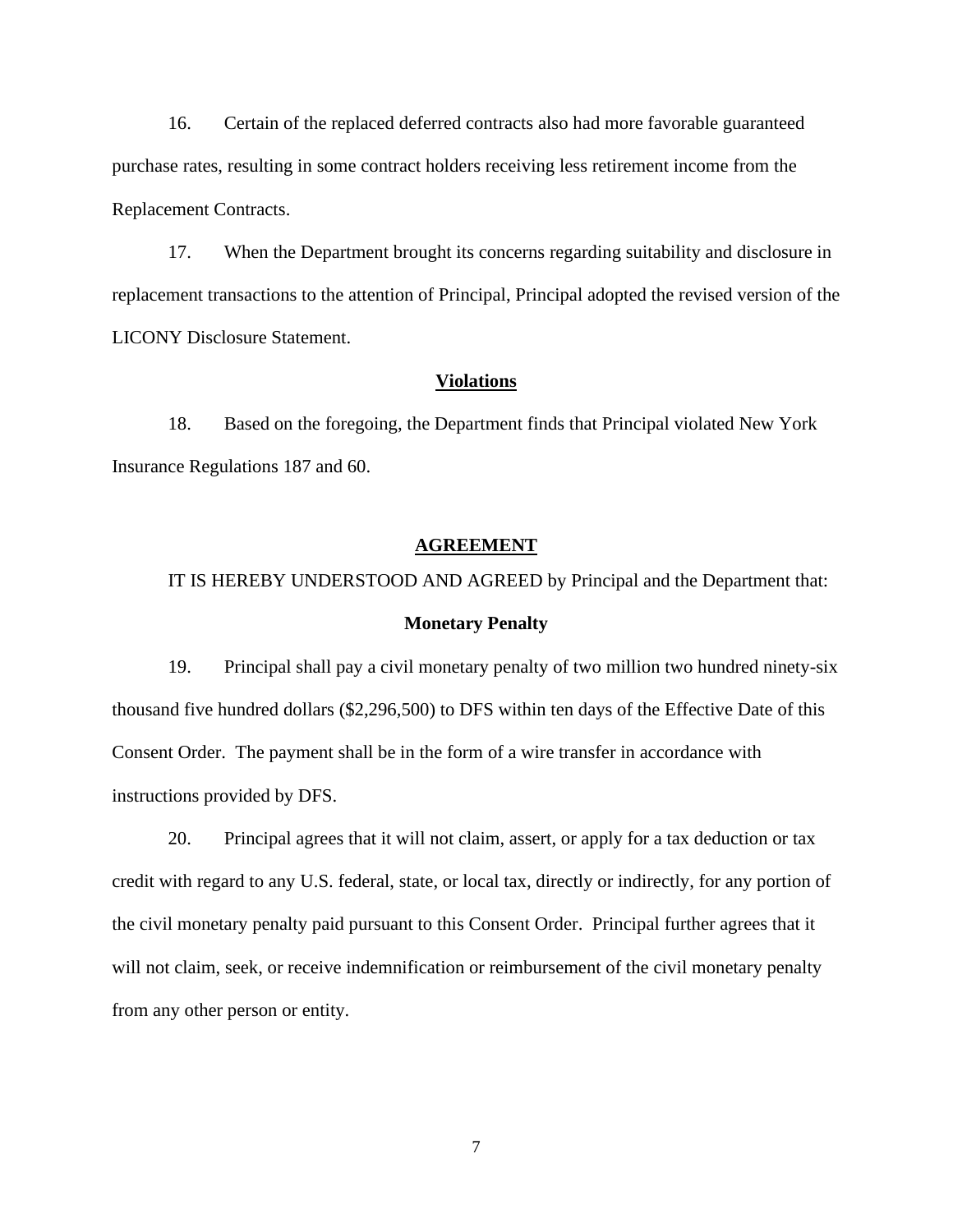## **Injunctive Relief**

21. Principal shall comply with Regulations 187 and 60.

### **Remediation and Restitution**

22. Principal represents to the Department that it sold or issued 1,531 Replacement Contracts during the Relevant Period.

23. Going forward, Principal will obtain income information regarding replaced deferred annuities and replacement immediate annuities in all deferred-to-immediate replacement transactions and will disclose this information to consumers to ensure compliance with Insurance Regulations 187 and 60.

24. Principal and the Department have agreed upon restitution and remediation for the affected contract holders of the Replacement Contracts. Principal will administer the payment and notice provisions discussed below in paragraphs 25-30 (the "Review and Restitution Process").

25. Pursuant to the Review and Restitution Process, Principal has compared the income options and payment amounts available under each replaced deferred annuity contract with the income options and payment amounts of each Replacement Contract.

26. Principal has submitted to the Department for its review and approval all annuity contract comparison information and a recommendation for each of the Replacement Contracts. The recommendations placed each Replacement Contract into one of three categories:

> a. *Remediation*: contract holders of the Replaced Contracts shall receive restitution and remediation because the income options of the Replacement Contracts are substantially the same as the replaced deferred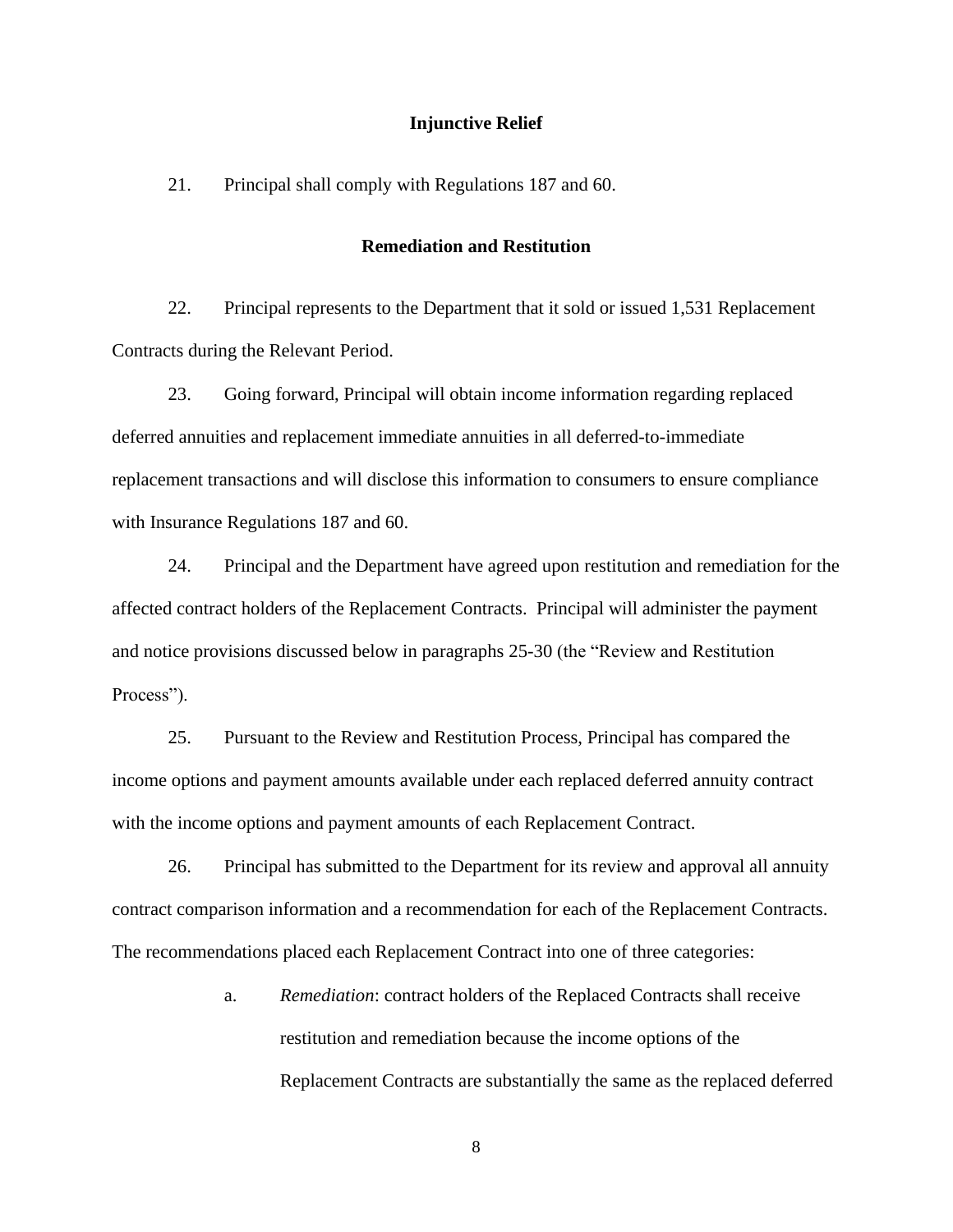annuities and the contract holders are receiving less income from the Replacement Contracts than they would have received if their replaced deferred annuities were annuitized;

- b. *No remediation*: contract holders of the Replaced Contracts will not receive restitution and remediation because the income options of the Replacement Contracts are substantially the same as the replaced deferred annuities and the contract holders are receiving either the same or more income from the Replacement Contracts; or
- c. *Indeterminable*: the Replacement Contracts and the replaced deferred annuities are materially different in their income options and contract features, and the contracts cannot be readily compared.

27. The Department and Principal have agreed on the type and amount of restitution and remedies for affected contract holders:

> a. *Remediation*: for contract holders whose Replacement Contracts pay less than they would have received through the Annuitization of their replaced deferred annuities, Principal shall determine the amount the contract holder would have received if, from the time of replacement to the Effective Date of this Consent Order, the contract holder had annuitized the replaced policy. Principal will include in this amount the applicable interest agreed to by the Department and Principal. Principal will issue a notice, subject to DFS's approval, that will accompany checks for the amounts owed to contract holders in this category that explains why contract holders are receiving the checks including, at a minimum, the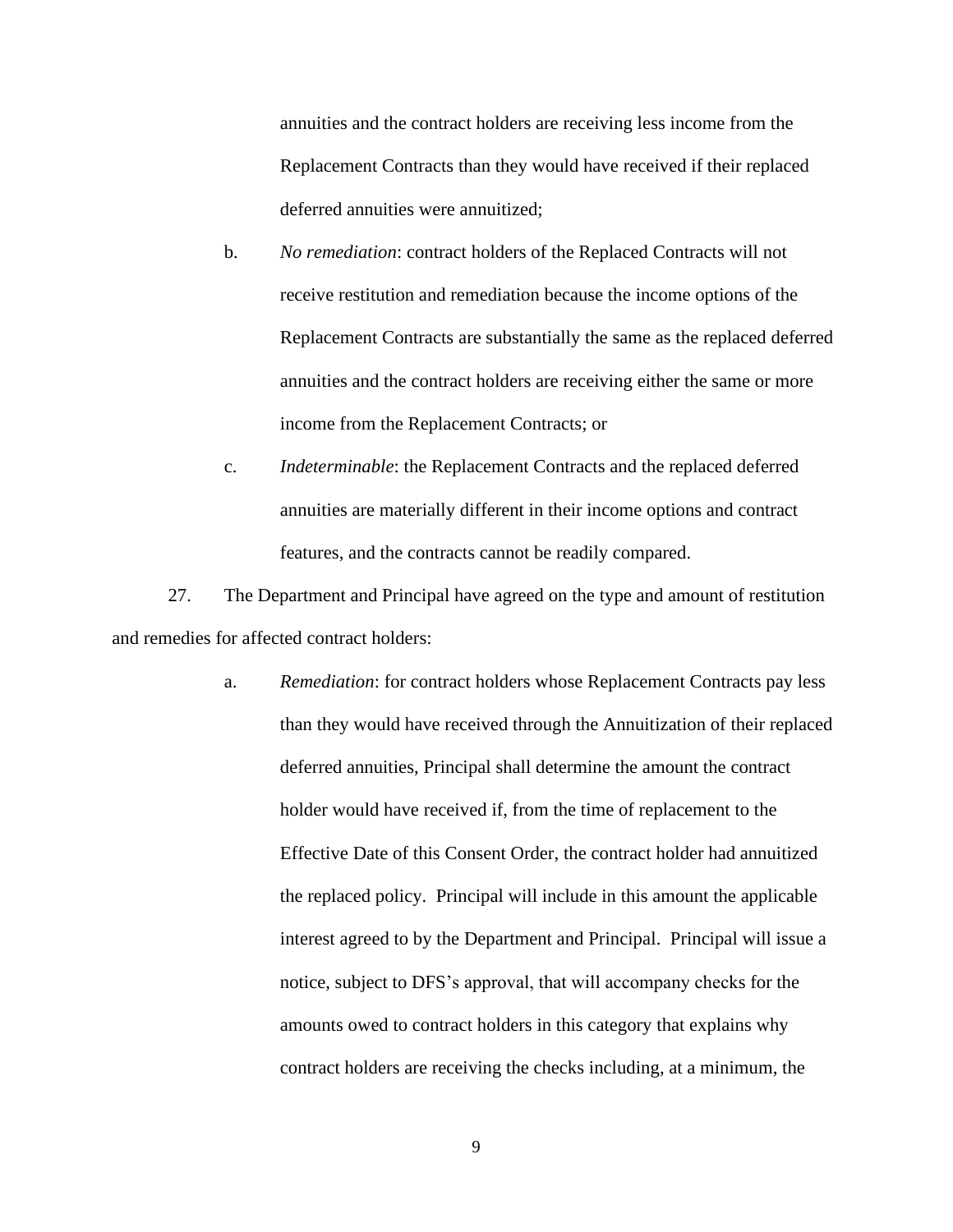comparison of income options and payment amounts between the replaced deferred annuities and the Replacement Contracts. Lastly, Principal shall determine the monthly (or other frequency) difference between the payments from Replacement Contracts and the replaced deferred annuities, an amount that will be added to each such contract holder's monthly (or other frequency) annuity payments within 30 days of the Effective Date of this Consent Order and stated clearly on that notice.

b. *Indeterminable*: The Department has identified certain contract holders in this category pursuant to the Department's review, and Principal will provide restitution as appropriate. Principal will issue a notice, subject to DFS's approval, that will accompany checks for the amounts designated for contract holders in this category that explains the differences in income options and payout amounts between the replaced deferred annuities and the Replacement Contracts. Principal will issue a separate notice, subject to DFS's approval, that will be sent to certain other contract holders, which may result in payment of appropriate amounts to these contract holders.

28. In accordance with paragraph 27, Principal shall, within 30 days or other time period approved by DFS, deposit in the facilities of the U.S. Post Office, for delivery by prepaid first-class mail to all affected contract holders or their beneficiaries, notices and checks, or other payment means approved by the Department, in the required amounts. All checks must be valid for six months.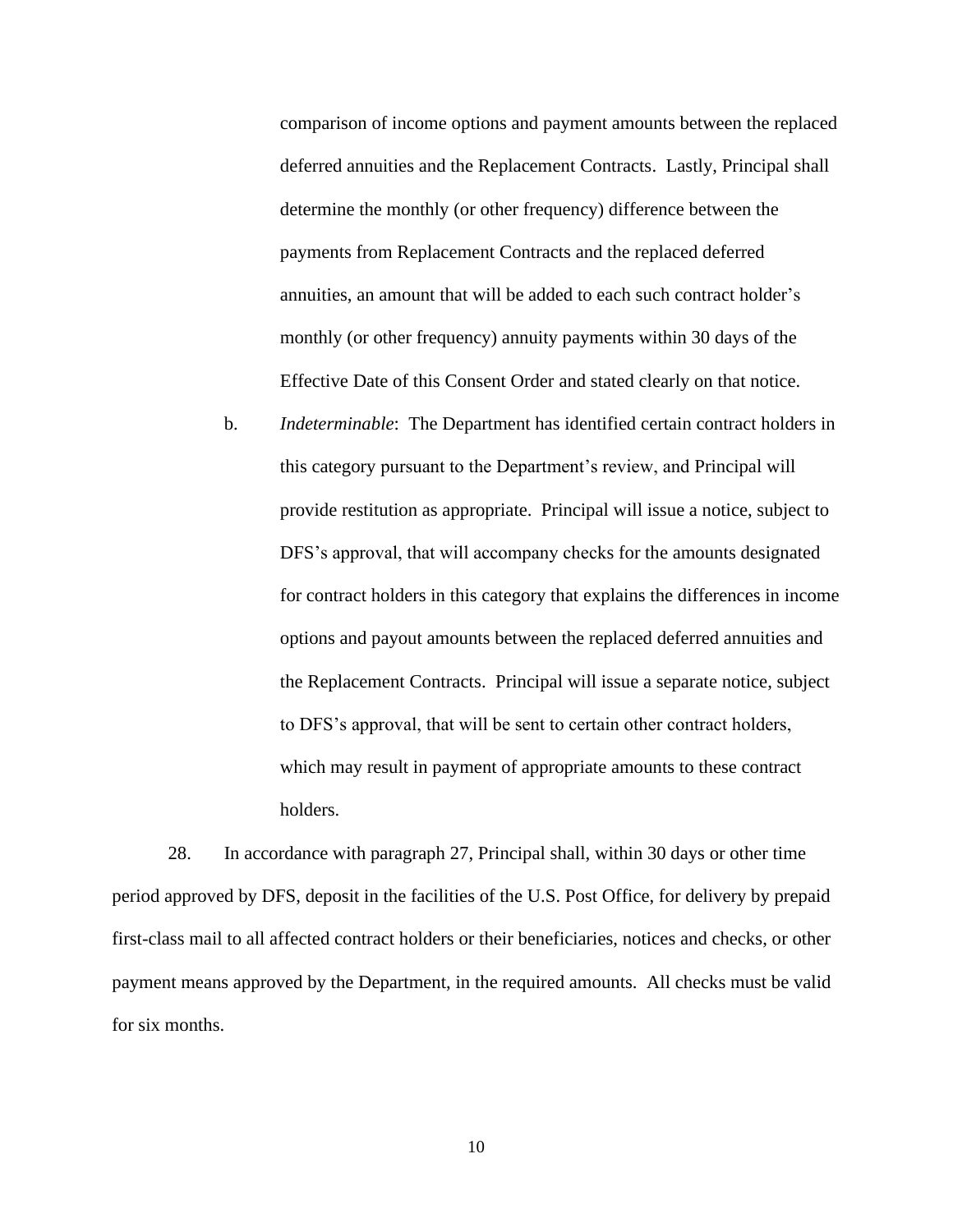29. For any payment or notice to a contract holder or beneficiary that is returned as undeliverable or not deposited within six months, Principal shall conduct a reasonable search for a current address. Should the search show a more current address, Principal shall re-issue a check valid for six months in the amount of the returned or undeposited check, and/or re-send the notice to the current address within fifteen days.

30. If a contract holder or beneficiary did not cash his or her check before the expiration date of the check or the check was returned after Principal re-sent it as described in paragraph 29, Principal shall follow all applicable provisions of the New York State Abandoned Property Law, including all reporting, mailing, and remittance requirements.

31. Upon the commencement of the process described in paragraphs 28-30, Principal will provide to the Department quarterly reports detailing the number of checks mailed, the total amount of individual checks, and the number of checks deposited, undelivered, and/or not deposited.

32. Principal may contract with a third party to conduct the Review and Restitution Process. Alternatively, the Department, in its discretion, may at any time select an independent third-party administrator ("TPA") to conduct the Review and Restitution Process. Principal will retain the TPA after the Department's review and approval of the retainer agreement. Principal shall be fully and solely responsible for all proper fees, expenses, and disbursements of the TPA in connection with the Review and Restitution Process provided for in this Consent Order and the TPA's retainer agreement.

## **Breach of the Consent Order**

33. In the event that the Department believes Principal to be materially in breach of the Consent Order ("Breach"), the Department will provide written notice to Principal of the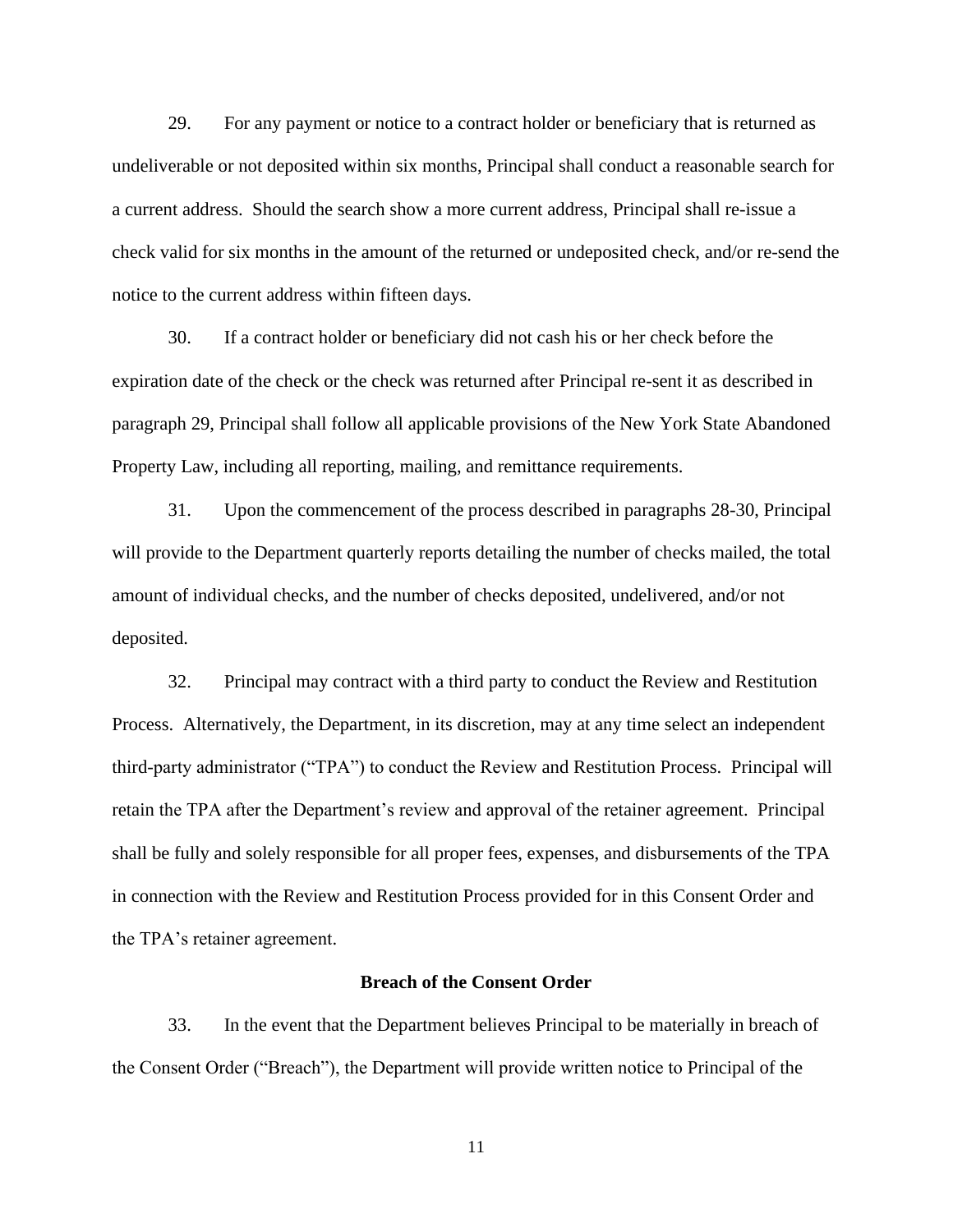Breach. Within ten business days from the date of receipt of said notice, or on a later date if so determined in the sole discretion of the Department, Principal must appear before the Department and shall have an opportunity to rebut the Department's assertion that a Breach has occurred and, to the extent pertinent, demonstrate that any such Breach is not material or has been cured.

34. Principal understands and agrees that its failure to appear before the Department to make the required demonstration within the specified period set forth in paragraph 33 is presumptive evidence of Principal's Breach. Upon a finding of Breach, the Department has all the remedies available under the New York State Insurance Law, Financial Services Law, or other applicable laws and may use any and all evidence available to the Department for all ensuing hearings, notices, orders, and other remedies that may be available under the New York State Insurance Law, Financial Services Law, or other applicable laws.

#### **Other provisions**

35. Principal represents and warrants, through the signatures below, that the terms and conditions of this Consent Order are duly approved, and execution of this Consent Order is duly authorized.

36. If Principal defaults on any of its material obligations under this Consent Order, DFS may terminate the Consent Order, at its sole discretion, upon ten days' written notice to Principal. In the event of such termination, Principal expressly agrees and acknowledges that this Consent Order shall in no way bar or otherwise preclude the Department from commencing, conducting, or prosecuting any investigation, action, or proceeding against Principal, however denominated, related to the Consent Order, or from using in any way statements, documents, or other materials produced or provided by Principal prior to or after the date of this Consent Order,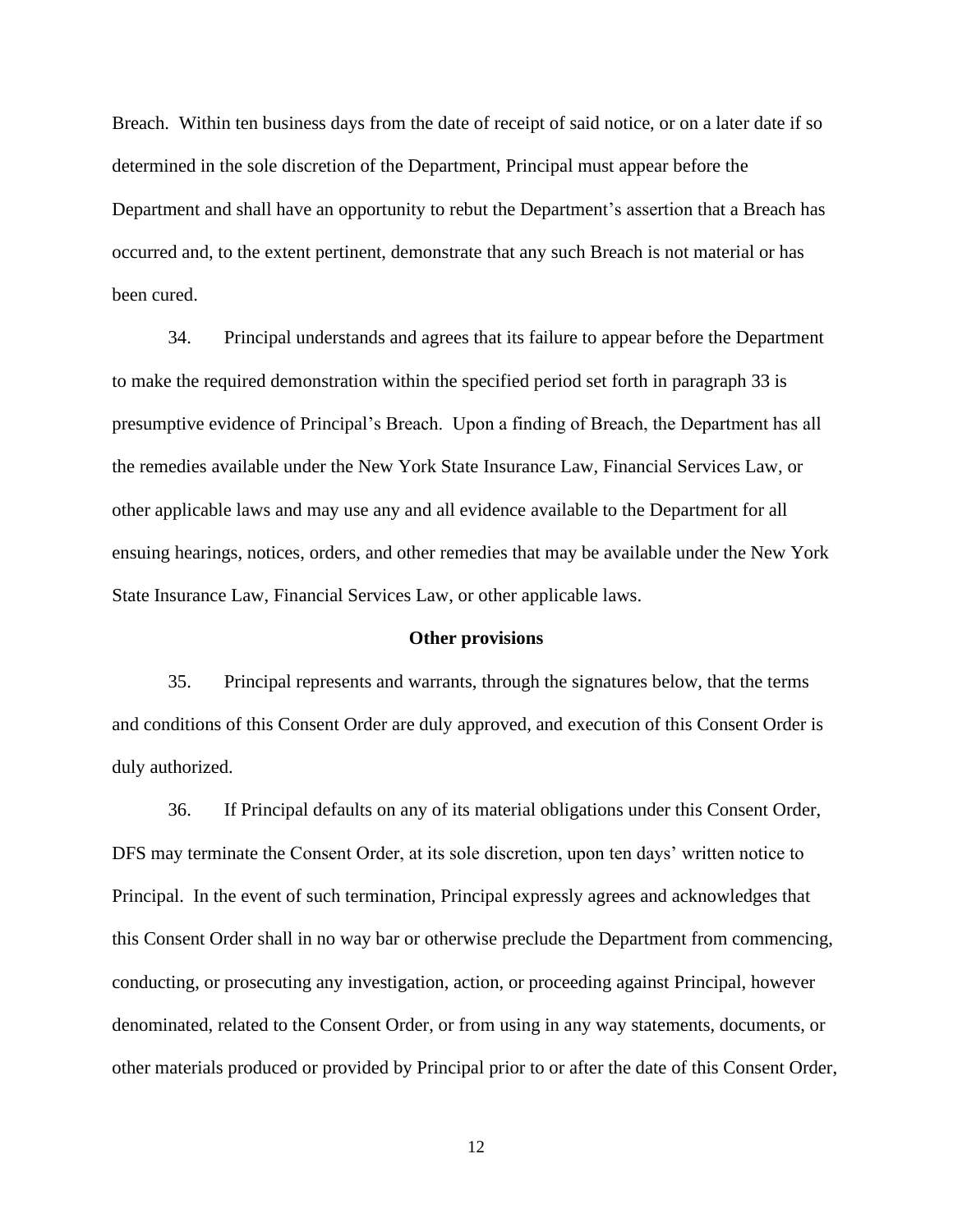including, without limitation, such statements, documents, or other materials, if any, provided for purposes of settlement negotiations.

37. The Department has agreed to the terms of this Consent Order based on, among

other things, representations made to the Department by Principal. To the extent that

representations made by Principal are later found to be materially incomplete or inaccurate, this

Consent Order is voidable by the Department in its sole discretion.

38. All notices, reports, requests, certifications, and other communications to either

party pursuant to this Consent Order shall be in writing and shall be directed as follows:

## **For the Department**:

Laura Sarli Senior Assistant Deputy Superintendent, Enforcement New York Department of Financial Services One State Street New York, New York 10004-1511

## **For Principal**:

Sarah James Counsel, Government Relations Principal Life Insurance Company 711 High Street Des Moines, Iowa 50392-0001

39. This Consent Order and any dispute thereunder shall be governed by the laws of the State of New York without regard to any conflicts of laws principles.

40. Principal waives its right to further notice and hearing in this matter as to any

allegations of past violations relating to the subject matter of this Consent Order up to and

including its Effective Date and agrees that no provision of the Consent Order is subject to

review in any court or tribunal outside of the Department.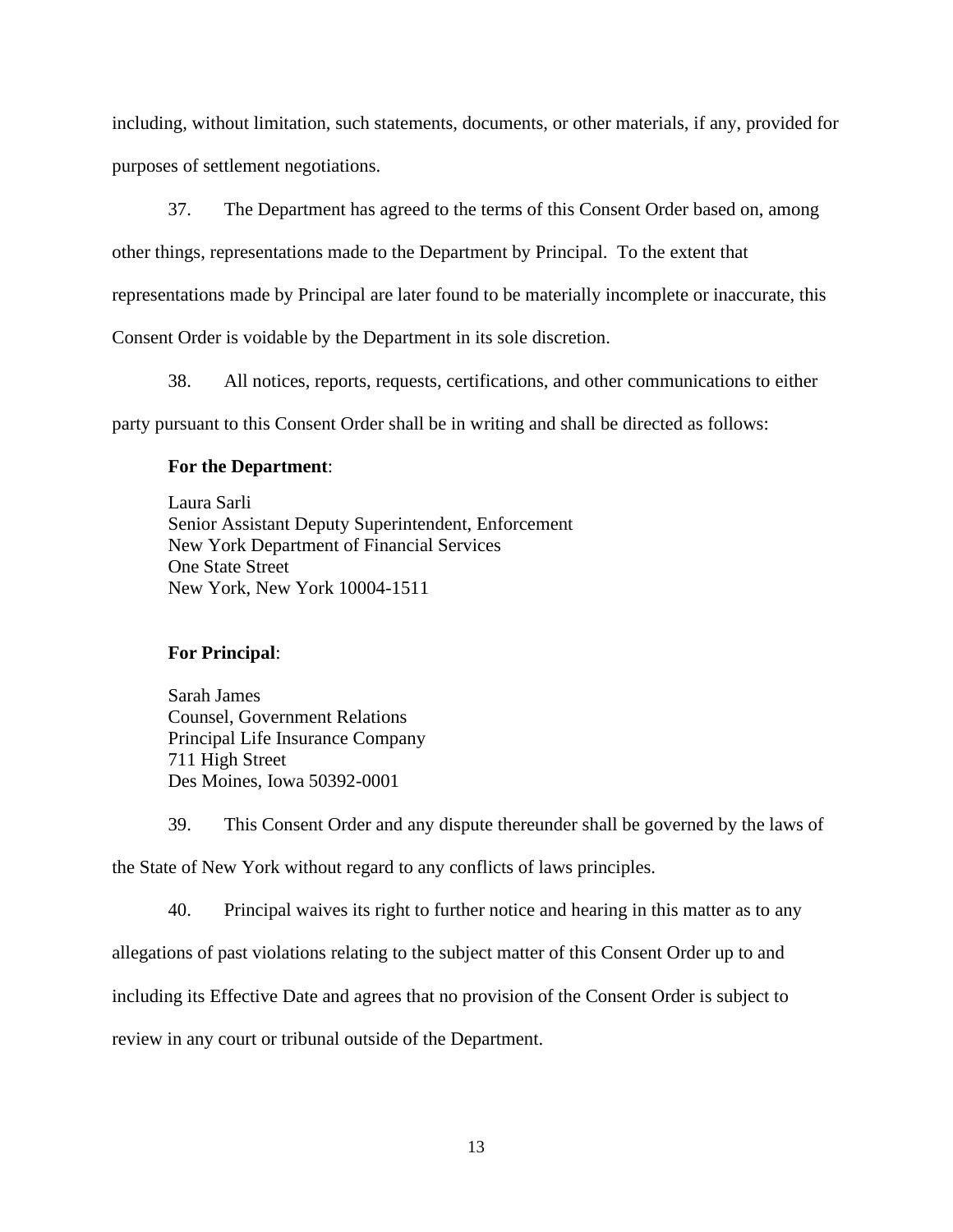41. This Consent Order may not be amended except by an instrument in writing signed on behalf of both parties to this Consent Order.

42. This Consent Order constitutes the entire agreement between the Department and Principal and supersedes any prior communication, understanding, or agreement, whether written or oral, concerning the subject matter of this Consent Order. No inducement, promise, understanding, condition, or warranty not set forth in this Consent Order has been relied upon by any party to this Consent Order.

43. In the event that one or more provisions contained in this Consent Order shall for any reason be held invalid, illegal, or unenforceable in any respect, such invalidity, illegality, or unenforceability shall not affect any other provisions of this Consent Order.

44. Upon execution by the parties to this Consent Order, the Department will discontinue the Investigation as against Principal with respect to the identified Replacement Contracts. The Department will not take any further action against Principal with respect to the Replacement Contracts for the conduct detailed herein that was found to have violated the Insurance Law and Regulations provided that Principal complies fully with the terms of the Consent Order.

45. This Consent Order may be executed in one or more counterparts, and shall become effective when such counterparts have been signed by both of the parties hereto and the Consent Order is So Ordered by the Superintendent of Financial Services or her designee ("Effective Date").